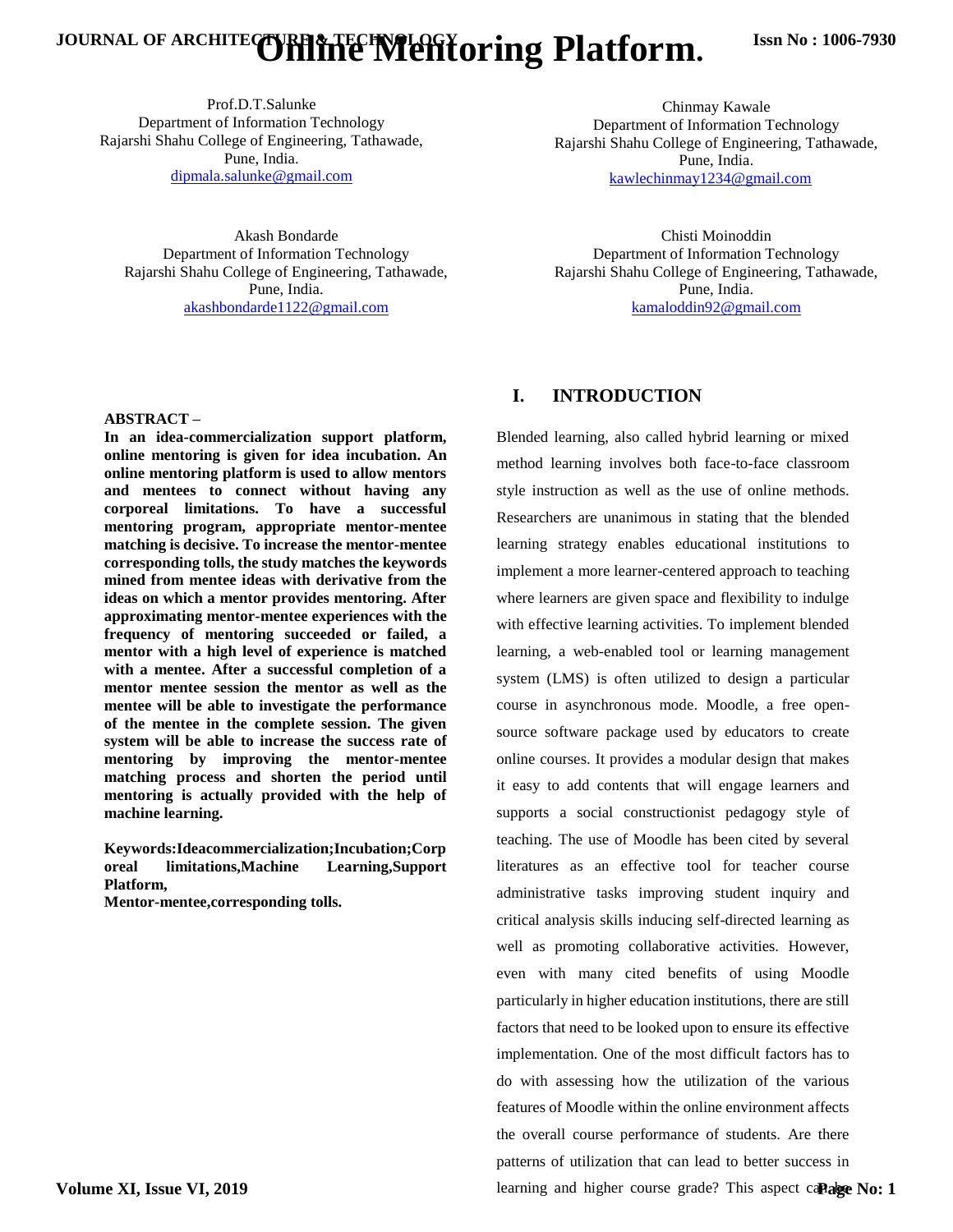analyzed by looking into the sort of activities that students often engage with. Due to the nature of the design of Moodle, it is able to routinely collect detailed activity data on students through its log files. Unfortunately, because of the inherent difficulties in handling these enormous log data files generated online by students; teachers would not agree to analyze them manually. Traditional assessment techniques, on the other hand, do not provide appropriate measures on the kind of skills that students develop while interacting with the features of the Moodle environment.

 In the last few years, data mining technologies have been making a lot of headway in capturing and analyzing massive amounts of data. These technologies utilized techniques adopted from machine learning and text mining have enabled researchers to gain unique insights from huge amount of data with minimal effort.

#### **II. LITERATURE REVIEW**

• Rosalina Rebucas Estacio and Rodolfo Callanta Raga Jr College of Computer Studies and Engineering, Jose Rizal University, Mandaluyong City, Philippines.

This paper describes the learning behavior of a student which can be extracted from the action logs recorded by Moodle. In this paper vector space model is used to aggregate the action logs of students and visualizations of student's level of activity which is generated by using single numeric value. The investigation in this paper indicates that there is a lot of variability between action logs of students and the single numeric value which is quantified from the action logs of student. [21]

• Automated Mentor Assignment in Blended Learning Environments by Chris Boesch and Kevin Steppe School of Information Systems, Singapore Management University.

In this paper Sing Path, a web-based tool is used to practice programming in several software languages for users. Online feedback on solutions to programming problems can be provided through this platform. Addition of automatic assignment of mentors during class lab is discussed. [2]

• Online Mentoring Programs by GARY A. BERG / SEPTEMBER 2009.

This paper carried out online mentoring through a web-based portal which reduced the which also in turn helped the platform to remove the barrier of the corporeal limitations. It laid a foundation for future platform by making mentoring more available to the isolated masses. [7]

• Ganlin Wang, Hongchun Yuan and Chen Su, "Status and measures for promoting Web-based teaching in IT courses in higher education," 2014 9th International Conference on Computer Science & Education.

This paper reveals the obstructions in the process of online teaching achievement. In this paper the author uses a resource aggregation method to build a higher-level open source network teaching platform which is based on existing university. The intellectual and teaching resources are aggregated to reduce the pressure on teachers who are working individually on the online instructions. [6]

• Mining activity grades to model students' performance by David de la Peña, Juan A. Lara, David Lizcano, María A. Martínez (in alph. order) Escuela de Ciencias Técnicas e Ingeniería Madrid Open University, MOU Madrid, Spain.

E-learning systems have major advantages however additionally creat e major challenges.

One of these is the way to do an honest job of tutoring students while not face-to-face contact.This calls for the interpretation of large quantities of data generated as a result of the activities performed by students, which e-learning platforms collect and store. These data are also potentially very useful for preventing student dropout. We propose the use of knowledge discovery techniques to analyse historical student course grade data in order to be able to predict in real time whether or not a student will drop out of a course in the future. Logistic regression models are used for the purpose of classification. Experiments conducted with data on over 100 students for several real distance learning courses confirm the predictive power of our proposal that outperforms other existing approaches in terms of accuracy. [22]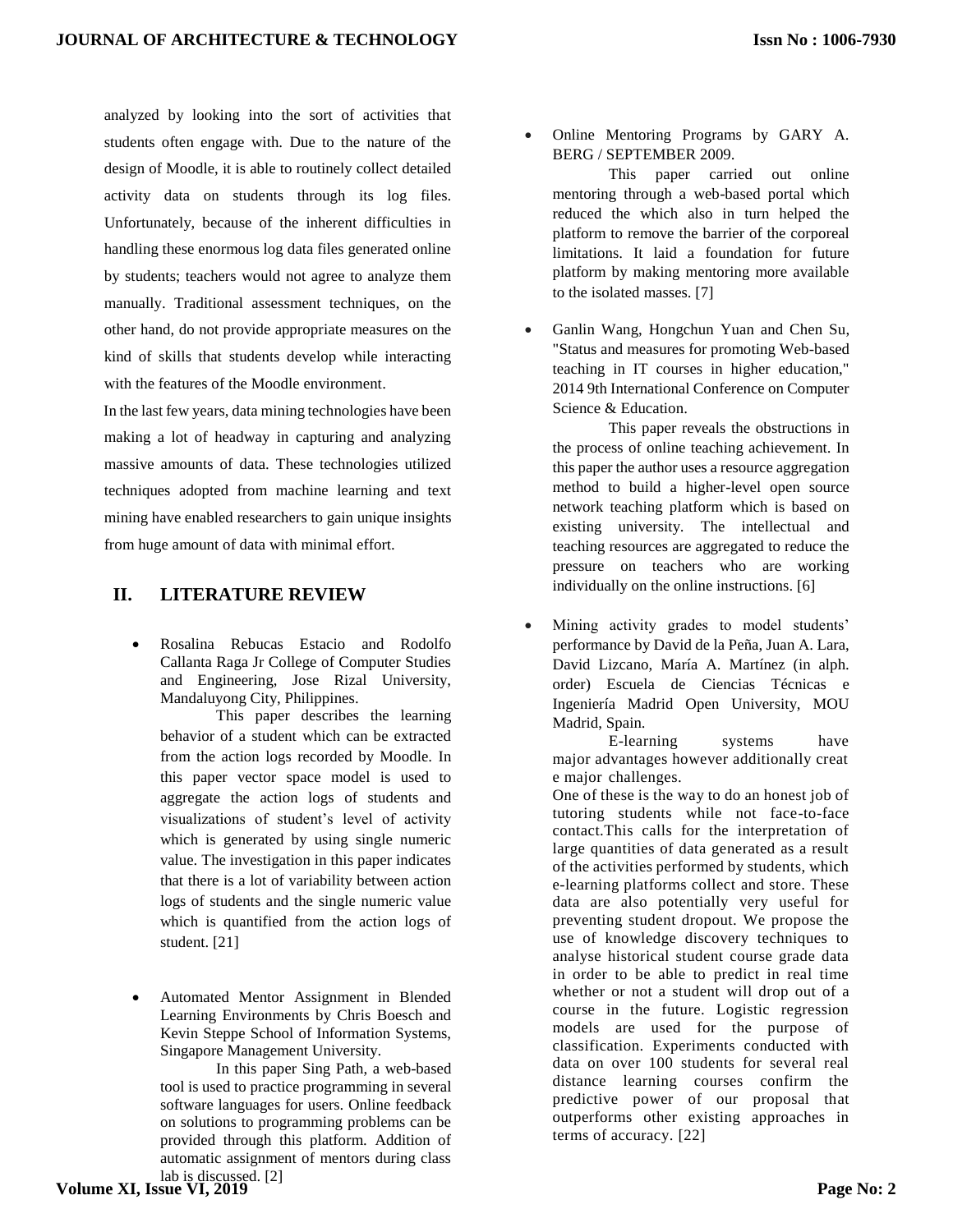Students' grading control and visualization in competence-based learning approach by Kadri Umbleja Department of Computer Control Tallinn University of Technology Tallinn, Estonia

This paper analyses however students familiarize themselves and address novel competence-based approach to learning in online e-learning atmosphere wherever the main focus is on personal learning. Learners have freedom to mark their own path through the courses while not deadlines by selecting themselves what, once and the way a lot of they learn. That methodology concentrates on mensuration what an individual will truly do as a result of learning. so as to possess that sort of elaborate image of everyone's skills, completely different reasonably approach for assessment was developed exploitation automatic algorithms that mimic student's responsive method with tiny repeatable exercises. [20]

#### **PROPOSED SYSTEM**

- This platform basically depicts the working space of the mentor as well as the mentee.
- In this workspace the interaction between these entities take place in the form of information exchange through various activities arranged by the mentor in order to enhance the mentees performance.
- After the selection of the mentor from the recommended list in the previous step, the user gets to select from three types of training modes to choose from viz. Beginner, Moderate, Advanced. Of which each mode has its own duration of time and a given level of difficulty.
- According to the choice of the mentee the time slot and the duration of the mentoring course is set for the mentee.
- The mentee is given certain test's in the form of activities or mcq's.
- The score is then evaluated and the corresponding analysis is reported back to both the mentor as well as the mentee.





### **III. MODULES**

The proposed system contains six main modules, listed as below:

- Data Gathering
- The data gathered in this module will be that of the mentor as well as the mentee.
- This information will include the mentor's field of specification and the mentees required field,
- This data will help the system to match the suitable mentor to the mentee.
- Data Cleansing
- This module will clear out the unwanted data.
- This module makes sure that only the important data is forwarded ahead,
- Mentoring Platform
- This module will be the part in which the mentor-mentee interaction will take place.
- This platform will enable the users to be a part of the courses as well as the performance measurement trails.
- Finding accuracy using SVM, generation of Reports and historic and current data representation.
- In this module the accuracy of the mentor mentee matching will be mapped and they will be able to see their matching accuracy.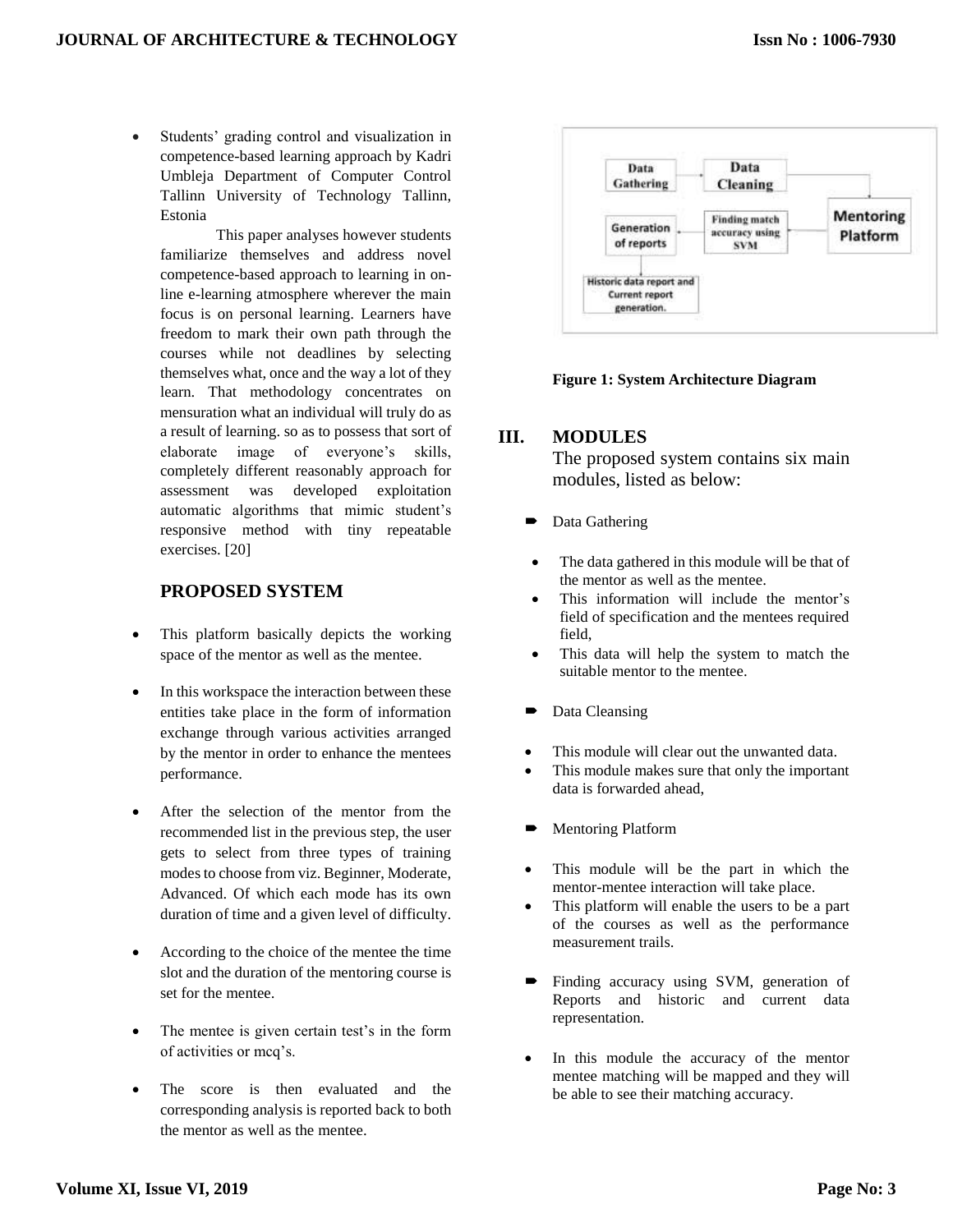- Generation of Reports
- This module will help the users visualize the results of their attempted tests.
- This helps the users to visualize their results without taking any extra efforts for just reading the generated results.
- Current and Historic data representation
- This module will give a comparative insight of the user's progress before joining the program as well as the improvement made after joining the program.

# **IV. FUTURE SCOPE**

- The system can be upgraded to be used as a pooling platform of several mentors as well as mentees on a national level.
- The system can be used to reach out and help improve the level of knowledge in the less urban parts, or the parts where the reach of physical mentors is less or not available.
- The system can be converted into a cross platform application for more extended use by the masses.
- The system can try to bridge the gap between the mentors and the mentees by using various features like voice as well as video calling.

# **V. CONCLUSION**

Mentoring is the process of information exchange or passing the said knowledge ahead to the next person who intends to receive it.

The exchange of information between humans is an important factor which helps in the achievement of increasing literacy throughout the intended userbase. The system intends to simplify the current active systems work so that the said learner can focus more on the knowledge that the said learner wants according to the changing market needs, and not that of the limited options provided.

### **VI. REFERENCES**

[1] Bloom, B. (1984). "The 2 Sigma Problem: The Search for Methods of Group Instruction as Effective as Oneto-One Tutoring", Educational Researcher, 13:6(4- 16).

[2] Boesch, C., & Steppe, K. Case Study on Using a Programming Practice Tool for Evaluating University Applicants. 3rd Annual International Conference on Computer Science Education: Innovation and Technology. 2011.

[3] Boesch, C., &Boesch S. (2012). Tournament-based Teaching. 4th Annual International Conference on Computer Science Education: Innovation and Technology. 2012.

[4] Boesch, C., &Boesch, S. (2013). Adaptive Gameplay for Programming Practice. 5th Annual International Conference on Computer Science Education: Innovation and Technology (CSEIT 2013).

[5] Keller, F. S. (1968). Goodbye teacher… Journal of Applied Behavior Analysis 1, 79-89.

[6] Ganlin Wang, Hongchun Yuan and Chen Su, "Status and measures for promoting Web-based teaching in IT courses in higher education," 2014 9th International Conference on Computer Science & Education.

[7] Online Mentoring Programs BY GARY A. BERG / SEPTEMBER 2009

[8] Chris BOESCH & Kevin STEPPE, Automated Mentor Assignment in Blended Learning Environments, Software Engineering Education and Training (CSEE&T), 2014 IEEE 27th Conference, Pages (1-5).

[9] Agnihotri, L., Aghababyan, A., Mojarad, S., Riedesel, M. and Essa, A. (2015), "Mining login data for actionable student insight", International Educational Data Mining Society, pp.472474.

[10] Alonso, F., López, G., Manrique, D. and Viñes, J.M. (2005), "An instructional model for web-based elearning education with a blended learning process approach", British Journal of Educational Technology, Vol. 36 No. 2, pp. 217-235.

[11] Ateia, H. and Hamtini, T. (2016), "Designing and implementing of dynamic technique for detecting learning style using literature-based approach", International Journal of Database Theory and Application, Vol. 9 No. 6, pp. 9-20, available at: www.sersc.org/journals/IJDTA/vol9\_no6/2.pdf (accessed January 2, 2017). Blended Learning Definitions (2017), "Clayton Christensen Institute", available at: www. christenseninstitute.org/blendedlearning-definitions-and-models/ (accessed March 15, 2017).